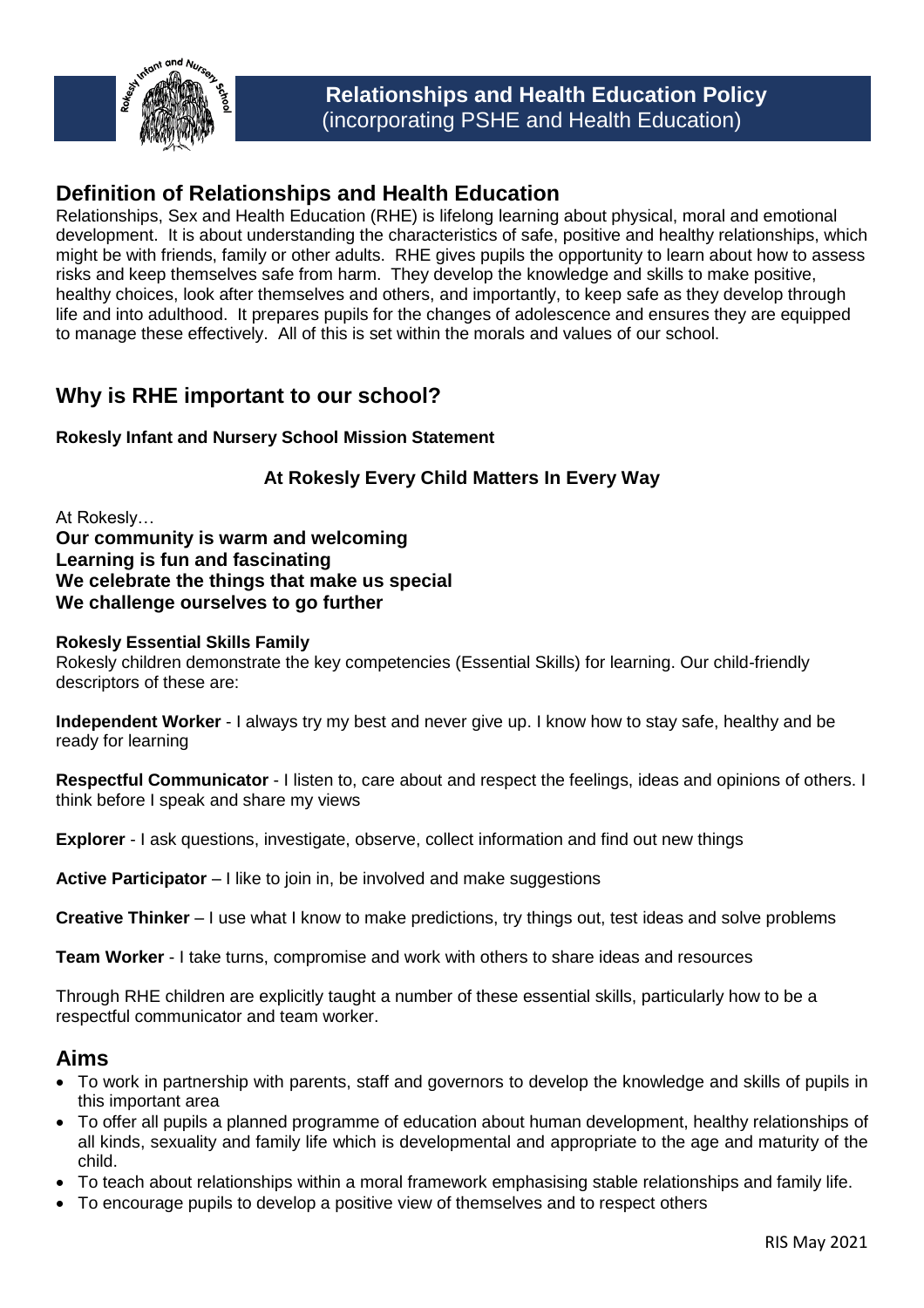- To help pupils understand that they have rights over their bodies
- To help pupils recognise pressure in all its forms and have strategies to resist this
- To give pupils the knowledge and skills to recognise and manage risks and keep themselves safe, in real life and online
- To support pupils to understand what helps to keep their bodies and minds healthy and things they can do to improve their health and wellbeing
- To provide opportunities for all pupils to learn in ways that are appropriate to their needs as individuals and members of their community

## **Legislation**

This policy has been written with regard to the Department for Education's guidance 'Relationships Education, Relationships and Sex Education (RSE) and Health Education' published in June 2019. This is statutory guidance issued under section 80A of the Education Act 2002 and section 403 of the Education Act 1996. These regulations are made under sections 34 and 35 of the Children and Social Work Act 2017 and provide that pupils receiving primary education must be taught Relationships Education and Health Education. The policy is also influenced by a number of other statutory legislation including the Equality Act 2010 and Keeping Children Safe in Education, as well as non-statutory guidance.

## **Policy development, responsibilities, and review**

The RHE policy has been developed in consultation with parents, pupils, staff and governors. It was last reviewed on \_\_\_\_\_DATE\_

Responsibilities regarding the policy are outlined below:

### *Governing body*

- Nominate RHE lead in school
- Development and implementation of RHE policy outlining the rationale and organisation of the RHE programme, including information on parents' rights to withdraw from sex education and compliant with Equalities legislation (not applicable to early years or KS1 as we do not teach sex education).
- **Ensure parents are consulted about the RHE policy**
- **Ensure all staff comply with policy**
- Make a copy of the policy available on the school website.
- Adequate resourcing available for subject
- **EXECUTE:** Link governor to monitor RHE
- **Monitoring, review and evaluation of this policy**

#### *Head teacher*

- Consult with key stakeholders about the RHE policy
- Implement RHE policy
- **Monitor compliance to policy**
- Work closely with the link governor and coordinator
- **Provide leadership and vision in respect of equality;**
- Organise quality training for the teaching staff so that they feel skilled and equipped to deliver effective RHE
- **Monitor the effectiveness of this policy and report regularly.**

### *Co-ordinator*

- **Example 1** Lead the development of this policy throughout the school;
- Work closely with the Headteacher and the nominated governor
- Provide guidance and support to all staff
- **Provide training for all staff on induction and when the need arises;**
- Keep up to date with new developments and resources
- Undertake risk assessments when required
- Review and monitor RHE curriculum
- Monitor the effectiveness of this policy and report regularly
- **Provide information to parents on what will be covered and when.**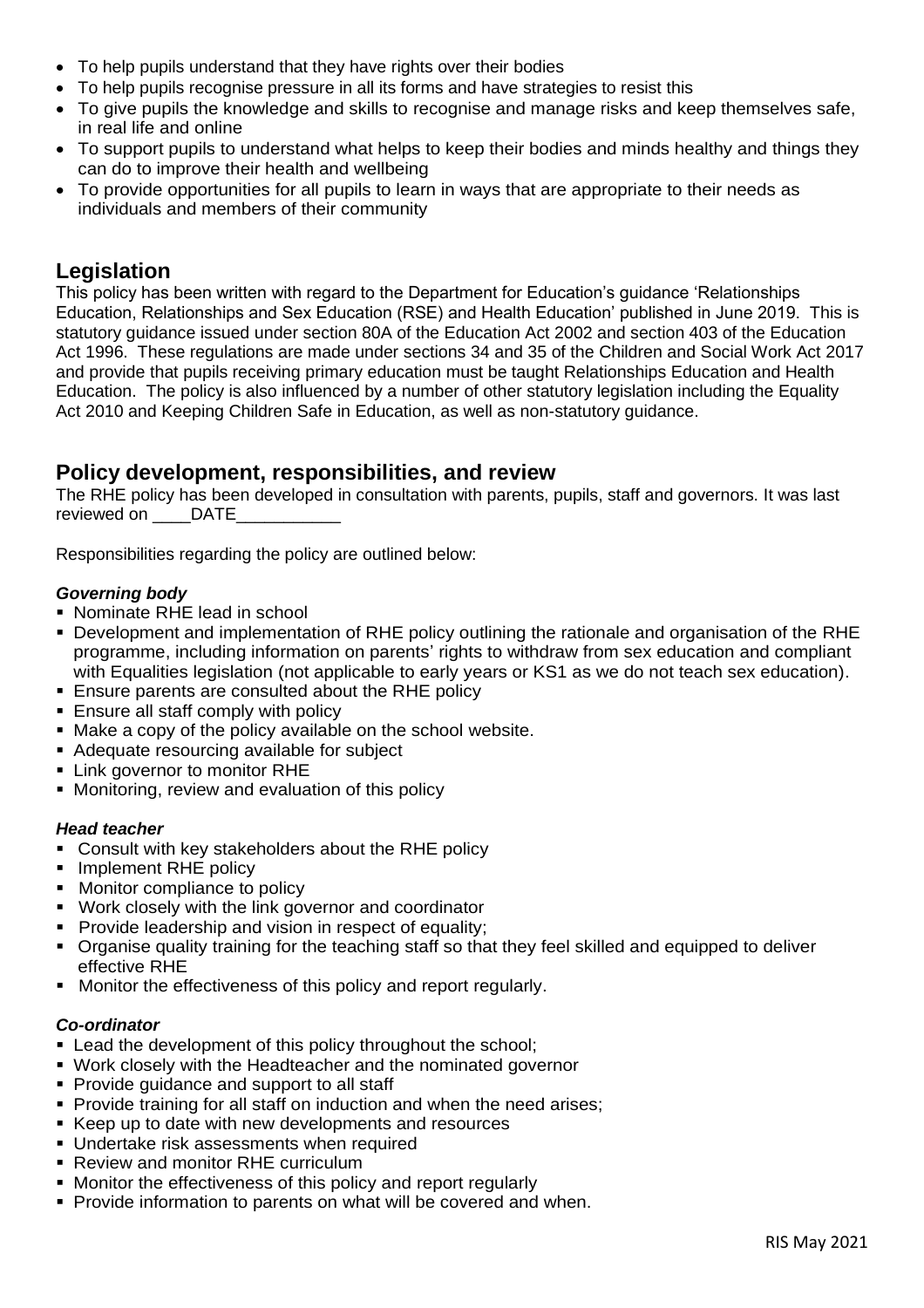### *Review*

The policy will be reviewed regularly. This review will be informed by pupil, staff, governors and parent feedback. Assessment data and evidence of delivery will be used to evaluate if the curriculum is meeting the intended outcomes. The review process will also take account of emerging legislation and national and local good practice.

### *Dissemination*

We will raise awareness of this policy via:

- The school website
- Meetings with staff
- Meetings with parents
- Communications with home such as weekly newsletters
- Reports such as annual report to parents and headteacher reports to governing body
- Letters to parents

## **Content of RHE**

Year 1:

Autumn 1 – Keeping/Staying Safe (road safety, tying shoelaces)

Autumn 2 – Keeping/Staying Healthy, and Hazard Watch (eating, washing hands, and is it safe to eat/drink/play with?)

Spring 1 – Relationships (bullying, friendship)

Spring 2 – Being Responsible (practice makes perfect, water spillage)

Summer 1 – Feelings and Emotions (jealousy, worry)

Summer 2 – Our World (growing in our world, living in our world)

Throughout year in ICT – Computer Safety (online bullying, image sharing)

Year 2:

Autumn 1 – Relationships (body language, touch)

Autumn 2 – Keeping/Staying Safe, and Hazard Watch (staying safe, leaning out of windows, and is it safe to eat/drink/play with?)

Spring 1 – Being Responsible (helping someone in need, stealing)

Spring 2 – Keeping/Staying Healthy (brushing teeth, medicine safety)

Summer 1 – Feelings and Emotions (anger, grief)

Summer 2 – Our World (working in our world, looking after our world)

Throughout year in ICT – Computer Safety (making friends online, computer safety documentary)

#### **Sex Education**

This is not taught in early years or KS1. This is the only part of the curriculum parents have the right to withdraw their children from, therefore children cannot be withdrawn from any RHE lessons at Rokesly Infants.

## **Inclusion**

RHE should be accessible for all pupils. As a school we promote inclusion for all and celebration of difference. Every child and family have a right to feel included and valued in our school community.

Under the Equality Act 2010 we have a duty not to discriminate against people on the basis of their age, disability, gender, gender identity, pregnancy or maternity, race, religion or belief and sexual orientation. The Act requires schools to take positive action to deal with particular disadvantages affecting one group because of one of the characteristics listed above. An example of this in relation to RHE and PSHE in our school is that we may need to provide additional learning opportunities for vulnerable children or those with additional needs.

#### *Pupils with Special Educational Needs and Disabilities*

As with other subjects, pupils with SEND may need additional support to access the RHE curriculum. Teachers will assess the needs of each pupil and ensure that appropriate support is put in place. This may involve individual work with a TA and/or small group work. We will liaise with parents to ensure that each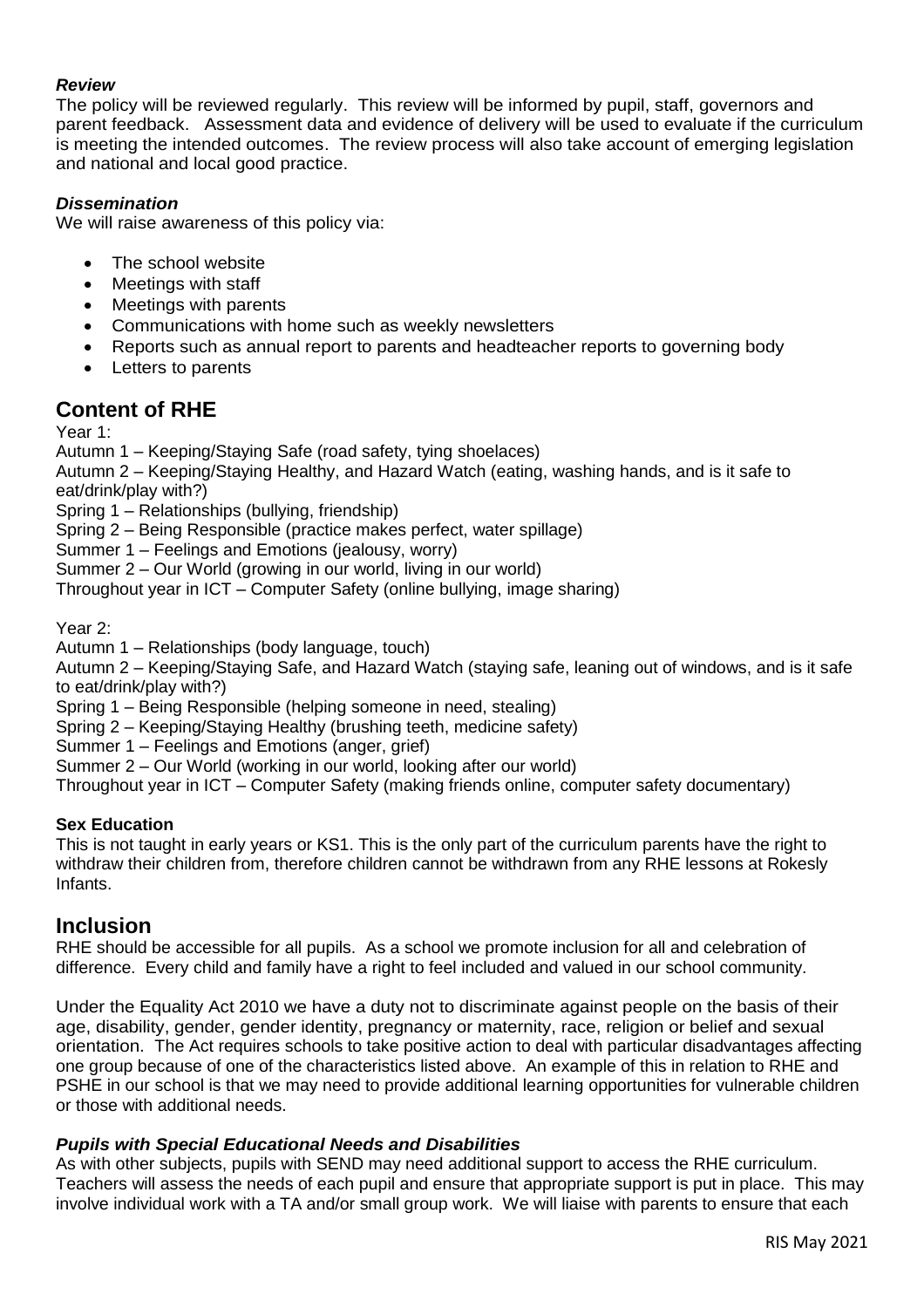child's needs are met. Some pupils, for example those with Autistic Spectrum Disorders, may need a more explicit approach to some of the key concepts of RHE – this will be discussed with parents/carers to ensure a plan is put in place to support learning both at school and at home.

#### *Diverse families*

In our provision of RHE we will explore the diverse families that are represented in our school and in wider society, including same sex parents, single parents, adopted families, fostering, children living with grandparents and so on. Our resources and teaching will reflect this diversity to ensure every pupil feels included and valued.

#### *Equality and identity*

We actively challenge stereotypes around gender, race and disability through RSHE and our wider curriculum and school ethos. Our aim is for pupils to be respectful of everyone and recognise the equality of all.

### **Delivery**

The planning and delivery of the programme is undertaken by all teachers. Teachers take a balanced, nonjudgmental approach to delivery acknowledging that there are many different views and values. We carry out the main RHE teaching through our Personal, Social, Health and Citizenship Education curriculum.

PSHE/RHE is taught through weekly lessons delivered by the class teacher.

Teachers will use a range of teaching methods and age-appropriate resources to deliver RHE/PSHE that best meets the intended learning outcomes for each year group. Each year's cohort varies so teachers will use their knowledge of the class and their professional expertise to select resources and activities that are most suitable.

Periodic training will be organised for all teachers so that they are kept up to date with new information and guidelines concerning RHE, PSHE and related issues.

All teachers will deliver RHE/PSHE in a safe way ensuring that all pupils feel able to participate and contribute. To support this each class will create a group agreement outlining expected behaviour, rights and responsibilities within PSHE and RHE sessions.

### **Assessment**

As with all curriculum areas there will be assessment in RHE/PSHE to ensure that pupils are achieving the intended learning outcomes. Teachers will assess pupils' learning on an ongoing basis. This assessment will be in different forms and may involve quizzes, work samples, observation of role-play, pictures, contribution in class, and so on.

## **Confidentiality and safeguarding**

Due to the content of RHE and PSHE where pupils are exploring sensitive issues this may lead to disclosures of a child protection concern. The boundaries around confidentiality will be explained to pupils through the group agreement. Pupils will be told that teachers will endeavour to respect a pupil's confidence unless they consider them or another child to be at risk. Where confidentiality has to be breached this will be explained to the pupil. Teachers cannot promise a pupil that they will 'keep a secret'.

### **Partnership with parents**

We see parents as key partners in our provision of RHE and PSHE. To support the important role of parents we provide information about the content of our curriculum and when topics are delivered (eg. curriculum newsletter). **Parents are encouraged to talk with their child about the RHE and PSHE they receive at school in order to put this in the context of their family's own values and beliefs**.